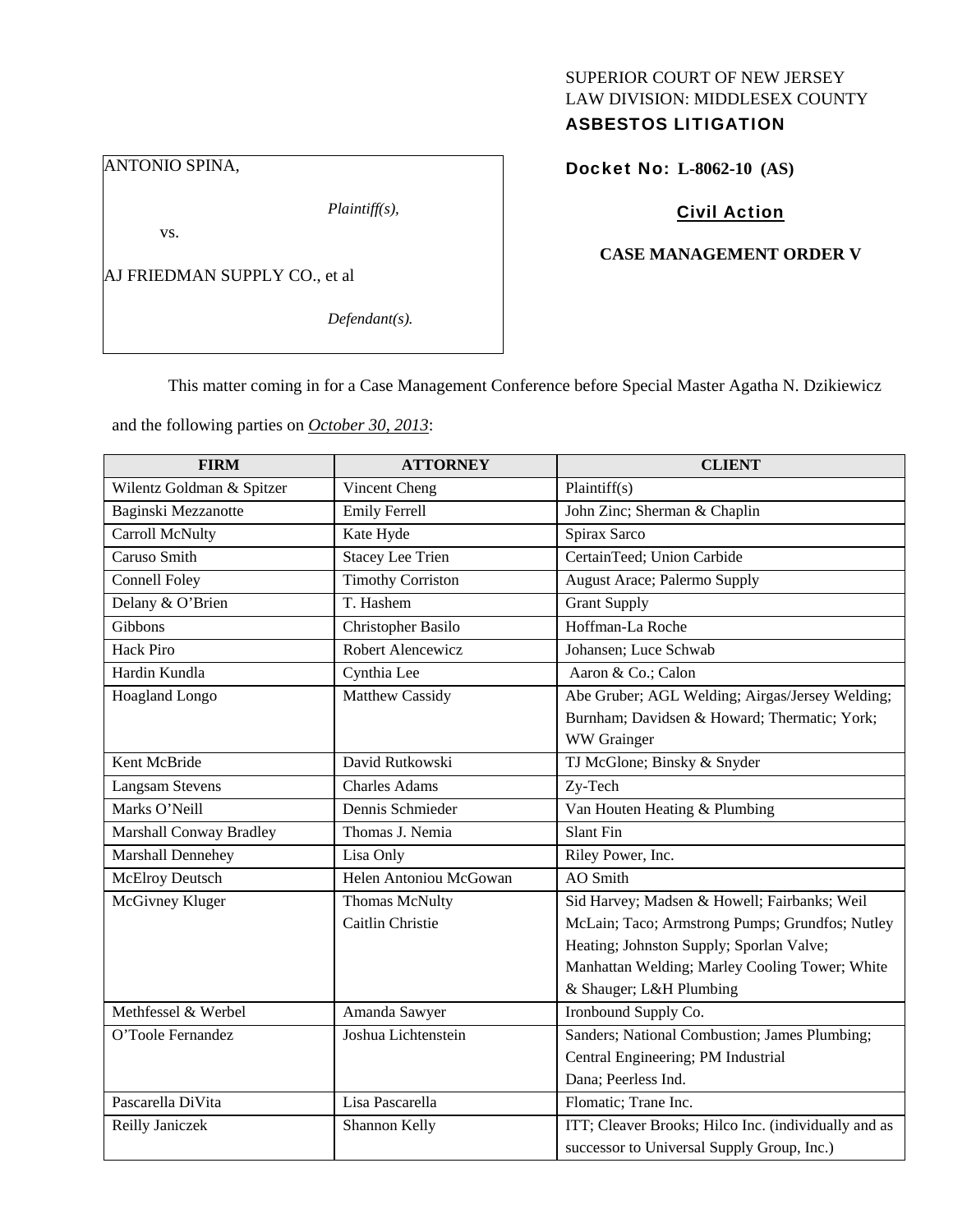| Speziali Greenwald c/o Sedgwick | Joanne Hawkins | <b>Foster Wheeler</b>        |
|---------------------------------|----------------|------------------------------|
| Tierrney Law Office             | Mark Turner    | AJ Friedman Supply Co., Inc. |
| Wilbraham Lawler                | Andrea Greco   | Dunphey-Smith Corp.          |
| Wilson Elser                    | John Kelly     | Ductmate                     |

IT IS on this **1st** day of **November, 2013** *effective from the conference date;* 

#### ORDERED as follows:

Counsel receiving this Order through computerized electronic medium (E-Mail) shall be deemed by the court to have received a copy of the filed original court document. Any document served pursuant to this Order shall be deemed to be served by mail pursuant to *R*.1:5-2.

### **DISCOVERY**

| December 30, 2013 | Plaintiff shall serve answers to supplemental interrogatories and document<br>requests by this date.                                                                                                        |
|-------------------|-------------------------------------------------------------------------------------------------------------------------------------------------------------------------------------------------------------|
| January 31, 2014  | Fact discovery, including depositions, shall be completed by this date. Plaintiff's<br>counsel shall contact the Special Master within one week of this deadline if all<br>fact discovery is not completed. |
| February 28, 2014 | Depositions of corporate representatives shall be completed by this date.                                                                                                                                   |

## **EARLY SETTLEMENT**

| February 26, 2014 | The settlement conference previously scheduled on this date is <b>CANCELLED</b> . |
|-------------------|-----------------------------------------------------------------------------------|
| March 7, 2014     | Settlement demands shall be served on all counsel and the Special Master by this  |

### **SUMMARY JUDGMENT MOTION PRACTICE**

date.

- March 28, 2014 Summary judgment motions limited to product identification issues shall be filed no later than this date.
- April 25, 2014 Last return date for product identification summary judgment motions.

### **MEDICAL DEFENSE**

May 30, 2014 Defendants shall identify its medical experts and serve medical expert reports, if any, by this date.

### **LIABILITY EXPERT REPORTS**

- May 30, 2014 Plaintiff shall identify its liability experts and serve liability expert reports or a certified expert statement by this date or waive any opportunity to rely on liability expert testimony.
- June 30, 2014 Defendants shall identify its liability experts and serve liability expert reports, if any, by this date or waive any opportunity to rely on liability expert testimony.

\_\_\_\_\_\_\_\_\_\_\_\_\_\_\_\_\_\_\_\_\_\_\_\_\_\_\_\_\_\_\_\_\_\_\_\_\_\_\_\_\_\_\_\_\_\_\_\_\_\_\_\_\_\_\_\_\_\_\_\_\_\_\_\_\_\_\_\_\_\_\_\_\_\_\_\_\_\_\_\_\_\_\_\_\_\_\_\_\_\_\_\_\_\_\_\_\_\_\_\_\_\_\_\_\_\_\_\_\_\_